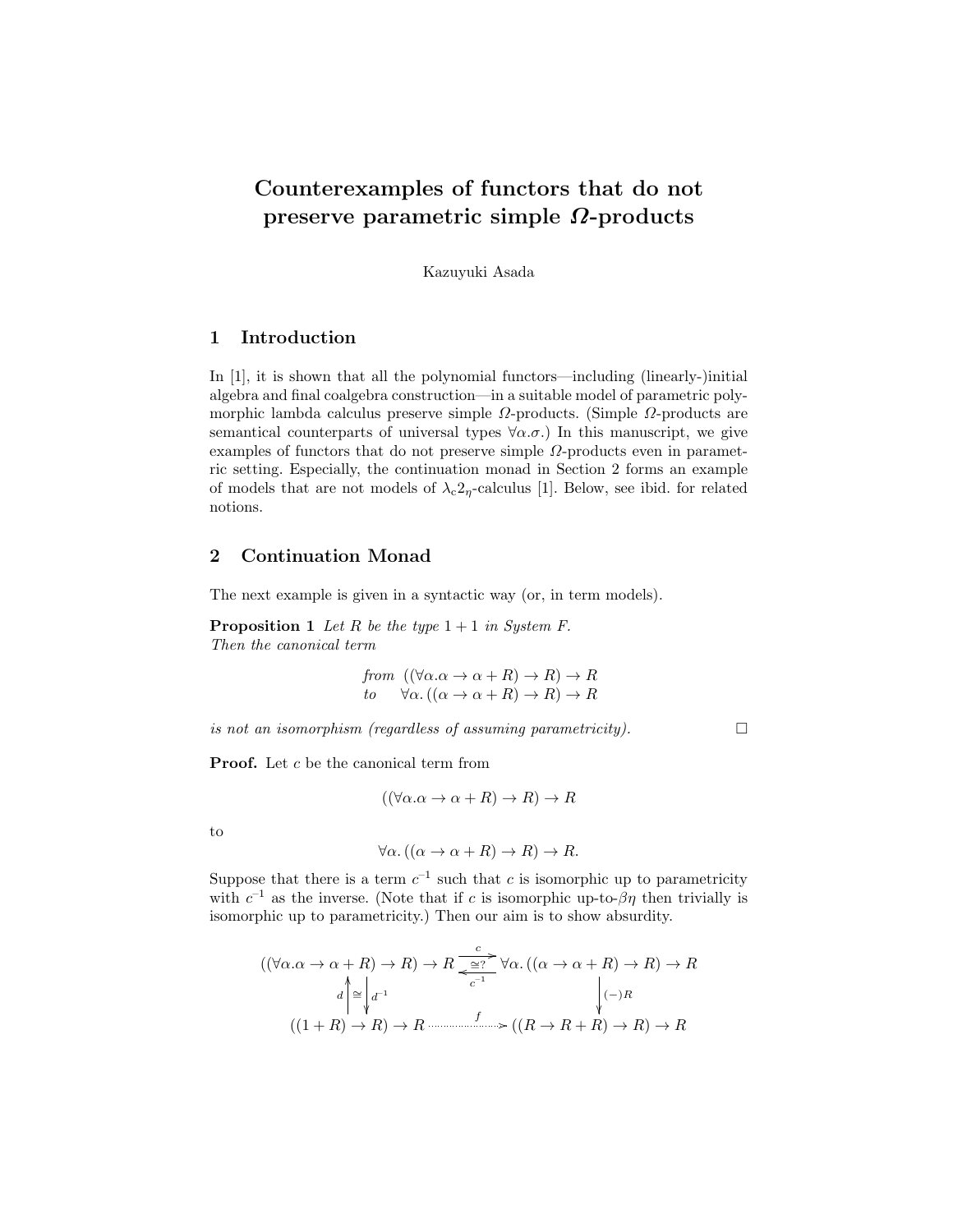By usual parametric reasoning,  $\forall \alpha \cdot \alpha \rightarrow \alpha + R$  is isomorphic to  $1 + R$ , so there is the canonical term  $d$  and  $d^{-1}$  as above, and they are isomorphic up to parametricity. Then let f be the composition  $((-) R) \circ c \circ d$ .

Let  $1'$  be the term

$$
\Lambda \alpha. \lambda k : ((\alpha \to \alpha + R) \to R) \cdot k (\lambda x_0 : \alpha \cdot \text{in}_1 (k (\lambda x_1 : \alpha \cdot \text{in}_0 (x_0))))
$$

in  $\forall \alpha \, ((\alpha \to \alpha + R) \to R) \to R$ . (On the naming of "1", note that we can define the Church numeral of 1 in  $((1 + R) \rightarrow R) \rightarrow R$ , and its image by  $c \circ d$  is equal to the term

$$
\Lambda \alpha. \lambda k : ((\alpha \to \alpha + R) \to R) . k (\lambda x_0 : \alpha . \text{in}_1 (k (\lambda x_1 : \alpha . \text{in}_0 (x_1))))
$$

and not equal-up-to-parametricity to  $1'$ ; the last fact follows from the remaining part of the proof.)

Now  $f(d^{-1}(c^{-1}(1')))$  is equal to 1'R up to parametricity; hence, 1'R is in the image of  $f$ . (Here "in image" is up to equations under parametricity.) On the other hand, in the types  $((1 + R) \rightarrow R) \rightarrow R$  and  $((R \rightarrow R + R) \rightarrow R) \rightarrow R$ there are only finite number (respectively  $2^8$  and  $2^{2^{16}}$ ) of closed terms up to parametricity, so the extensional equality in the types are decidable, and we can compute—by programming—whether  $1'R$  is in the image of f. Then the answer becomes false, hence we could show contradiction.

As above, the proof is given using computation by computer; a direct proof should be given.

Though the example in Section 3 comes from shortage of parametricity, the above example is a counterexample even under full-parametricity.

The above example denies the isomorphism in the term model with parametricity, but does not directly deny the isomorphism in other models of System F with parametricity. If we have some parametric models for which the isomorphism holds, it means that the logic of parametricity is not complete for such the models. Conversely thinking, if—as in the case of simply typed lambda calculus [2]—every "non-trivial" parametric model of System F forms a (singleton) class of models for which the logic of parametricity is complete, then the above counterexample works also for all such non-trivial models.

### 3 Tensor Products

**Proposition 2** The fibred endofunctor  $(-)\otimes (-)$  on PFam  $(AP(D)_+)$  does not preserve simple  $\Omega$ -products.

**Proof.** We here represent a per by the set of equivalent classes. Note that if the domains of considered pers are finite sets, then a relation, i.e., a regular subobject of the product of such two pers is just a relation between such two sets of equivalent classes such that the bottom class must be related to the bottom class.